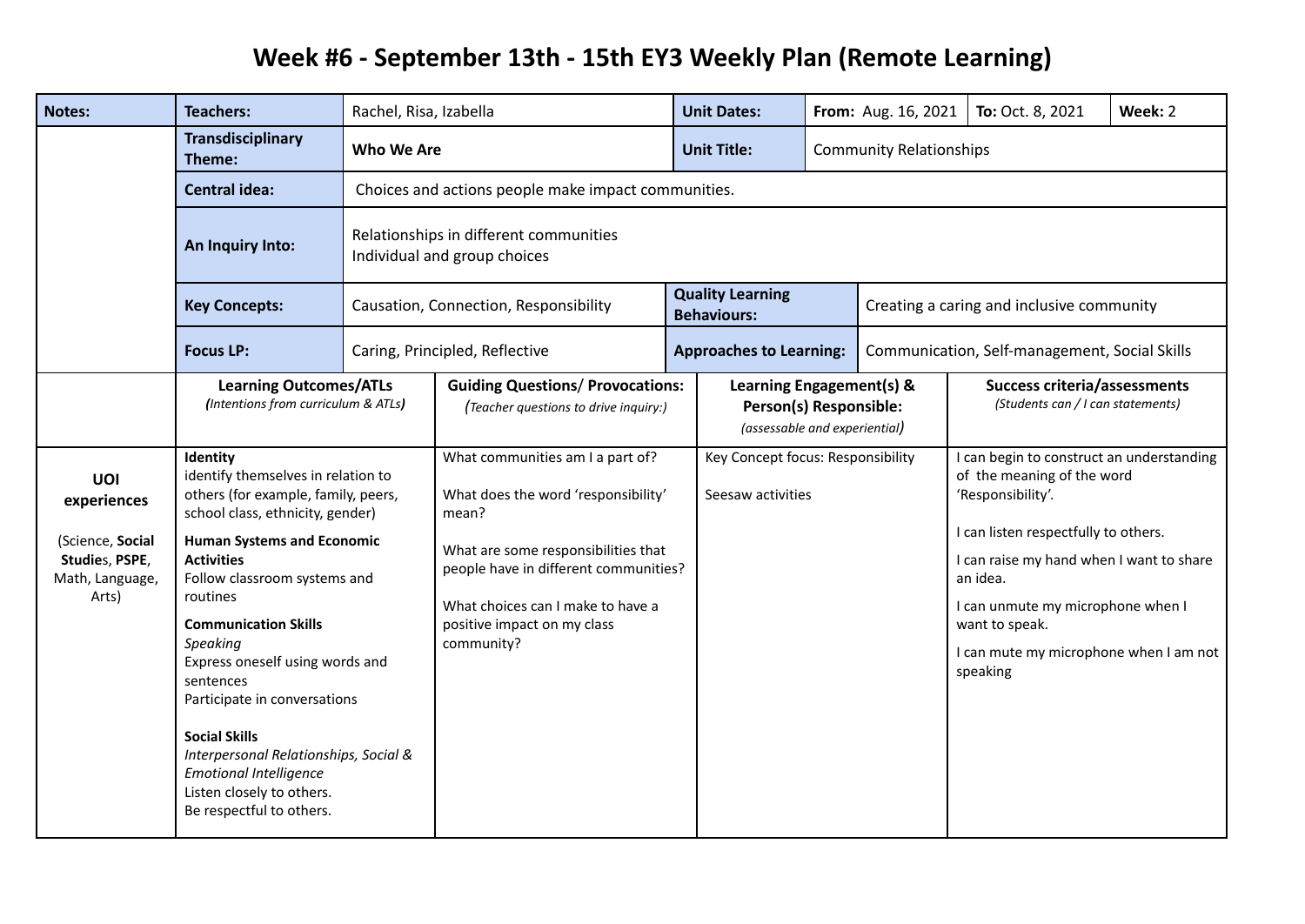| <b>UOI</b><br>experiences<br>(Science, Social<br>Studies, PSPE,<br>Math, Language<br>Arts) | <b>Speaking and Listening</b><br>Comprehension and Collaboration<br>CC1. Follow essential agreements for<br>discussions (e.g., listening to others<br>and taking turns speaking about the<br>topics and texts under discussion).<br>Presentation of Knowledge and Ideas<br>PKI1. Speak audibly and express<br>thoughts, feelings, and ideas clearly.<br><b>Written Language Reading</b><br>Range of Reading and Level of Text<br>Complexity<br>RRL1. Actively engage in fiction group<br>reading activities with purpose and<br>understanding | What are different ways to send a<br>message to someone?<br>What can I say in my message that will<br>make someone happy (fill their<br>bucket)? | Composing a message for a friend or<br>family member using any<br>combination of pictures and/or<br>letters/words.<br>Storytime | I can use mark-marking to convey<br>meaning.                                                                                                                                                                                   |
|--------------------------------------------------------------------------------------------|-----------------------------------------------------------------------------------------------------------------------------------------------------------------------------------------------------------------------------------------------------------------------------------------------------------------------------------------------------------------------------------------------------------------------------------------------------------------------------------------------------------------------------------------------|--------------------------------------------------------------------------------------------------------------------------------------------------|---------------------------------------------------------------------------------------------------------------------------------|--------------------------------------------------------------------------------------------------------------------------------------------------------------------------------------------------------------------------------|
| UOI<br>experiences<br>(Science, Social<br>Studies, PSPE,<br>Math, Language<br>Arts)        | Understand one-to-one<br>correspondence.<br>Connect number names and numerals<br>to the quantities they represent.<br>Count to determine the number of<br>objects in a set<br>Describe duration using months,<br>weeks, days and hours<br>Use measures of time to assist with<br>problem solving in real-life situations.                                                                                                                                                                                                                     | How can we use our hands/fingers to<br>help us understand numbers?<br>What day is it today (yesterday/<br>tomorrow)?                             | Hand print/trace activity.<br>Daily calendar<br>Seesaw activities                                                               | I can count using one-to-one<br>correspondence.<br>I understand that calendars can be used<br>to find the date.<br>I understand that time is measured using<br>universal units of measure, for example,<br>years, months, days |